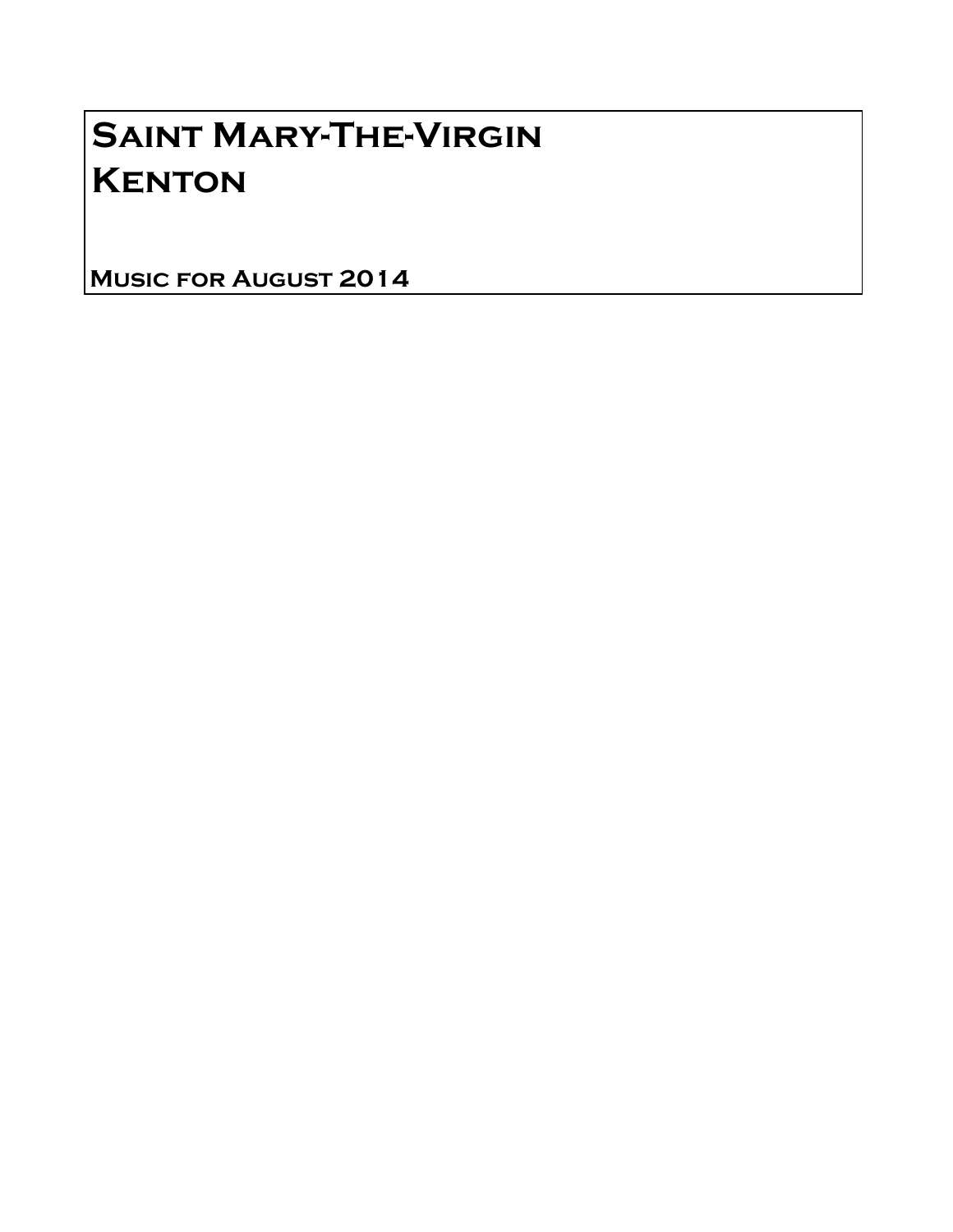## **3rd August Ordinary Time XVIII**

| Introit<br><b>Responsorial Psalm</b><br>Gradual<br>Offertory<br>Communion<br>Recessional | 397<br>Page<br>416 (t 337)<br>310 (t 311)<br>276 (ii)<br>368 | Let us with a gladsome mind<br>First setting<br>O God of Bethel<br>We hail thy presence glorious<br>Bread of heaven<br>Cwm Rhondda |
|------------------------------------------------------------------------------------------|--------------------------------------------------------------|------------------------------------------------------------------------------------------------------------------------------------|
|                                                                                          | Setting                                                      | K, G - Merbecke<br>S, B, A - Belmont Mass                                                                                          |
|                                                                                          | At communion                                                 | Silent surrendered                                                                                                                 |
| 10th August                                                                              | <b>Ordinary Time XIX</b>                                     |                                                                                                                                    |
| Introit                                                                                  | CH559                                                        | O worship the King                                                                                                                 |
| <b>Responsorial Psalm</b><br>Gradual<br><b>Offertory</b><br>Communion<br>Recessional     | Page<br>CH171<br>CH143<br><b>CH147</b><br><b>CH388</b>       | First setting<br>Fight the good fight<br>Dear Lord and Father of mankind<br>Do not be afraid<br><b>Shine Jesus</b>                 |
|                                                                                          | Setting<br>At communion                                      | K, - Merbecke, Lourdes Gloria II<br>S, B, A - St Ralph Sherwin Mass<br>You are the centre                                          |

### **15th August BVM Assumption**

| Introit<br><b>Responsorial Psalm</b> | <b>CH761</b><br>Page              | Virgin, wholly marvellous                                    |
|--------------------------------------|-----------------------------------|--------------------------------------------------------------|
| Gradual<br>Offertory                 | <b>CH88</b><br>CH659              | Blest are the pure in heart<br>Sing we of the blessed mother |
| Communion<br>Recessional             | <b>CH496</b><br>CH <sub>263</sub> | My God and is thy table spread                               |
|                                      |                                   | Holy Virgin by God's decree                                  |
|                                      | Setting                           | Lourdes Gloria II. Martin Shaw                               |
|                                      | At communion                      | Salve regina plainsong                                       |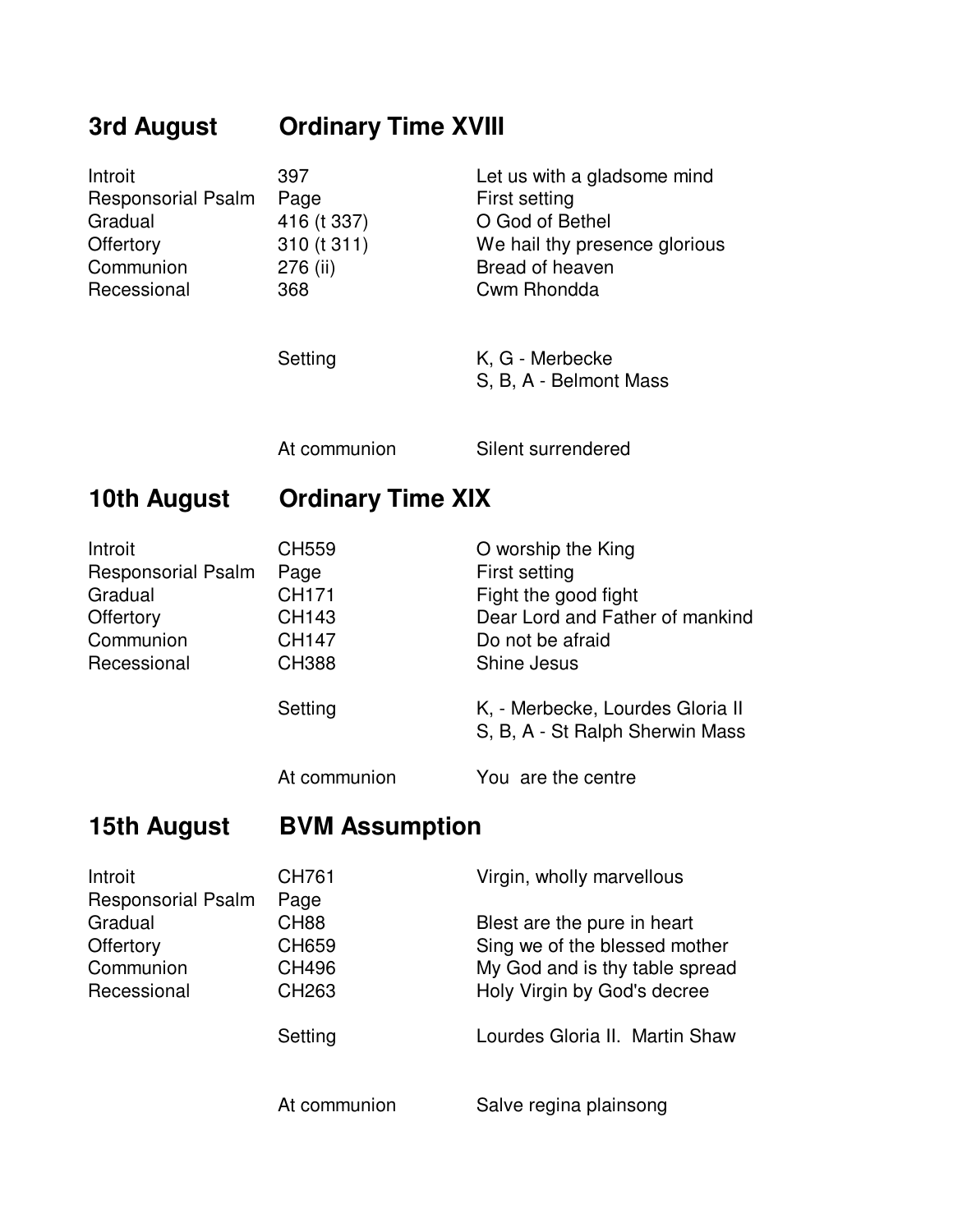## **17th August Ordinary Time XX**

| Introit                   | 332        | All hail the power                 |
|---------------------------|------------|------------------------------------|
| <b>Responsorial Psalm</b> | Page       | First setting                      |
| Gradual                   | 480 (t 15) | In Christ there is no East or West |
| <b>Offertory</b>          | 461        | There's a wideness in God's mercy  |
| Communion                 | 274        | Author of life divine              |
| Exposition                | 388 (i)    | Jesus shall reign                  |
|                           | Setting    | Missa Simplex, Lourdes Gloria I    |

At communion Come risen Lord

### **24th August Ordinary Time XXI**

| Introit                   | 484 (t 167) | The church's one foundation |
|---------------------------|-------------|-----------------------------|
| <b>Responsorial Psalm</b> | Page        | <b>First setting</b>        |
| Gradual                   | 172 (t 443) | Thou art the Christ, O Lord |
| Offertory                 | 435         | Onward, Christian soldiers  |
| Communion                 | 297         | Living Lord                 |
| Exposition                | 394         | Let all the world           |

Setting Merbecke

At communion Celtic benediction